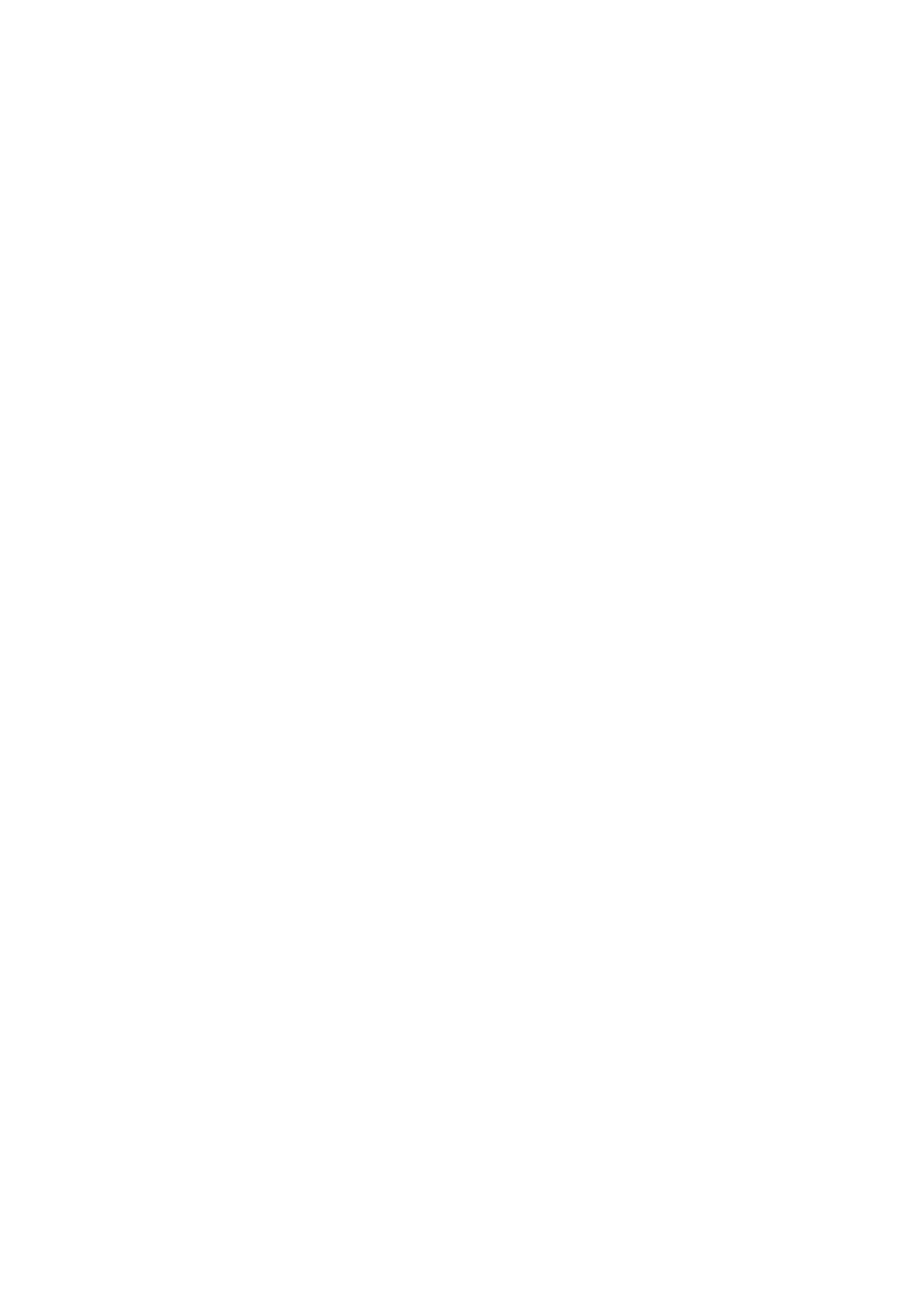**EUROPEAN UNIVERSITY INSTITUTE, FLORENCE MAX WEBER PROGRAMME**

*On the Strategic Use of the Preliminary Reference System: Plausible Assumptions v. Empirical Reality* 

**REINHARD SLEPCEVIC**

EUI Working Paper **MWP** 2009/24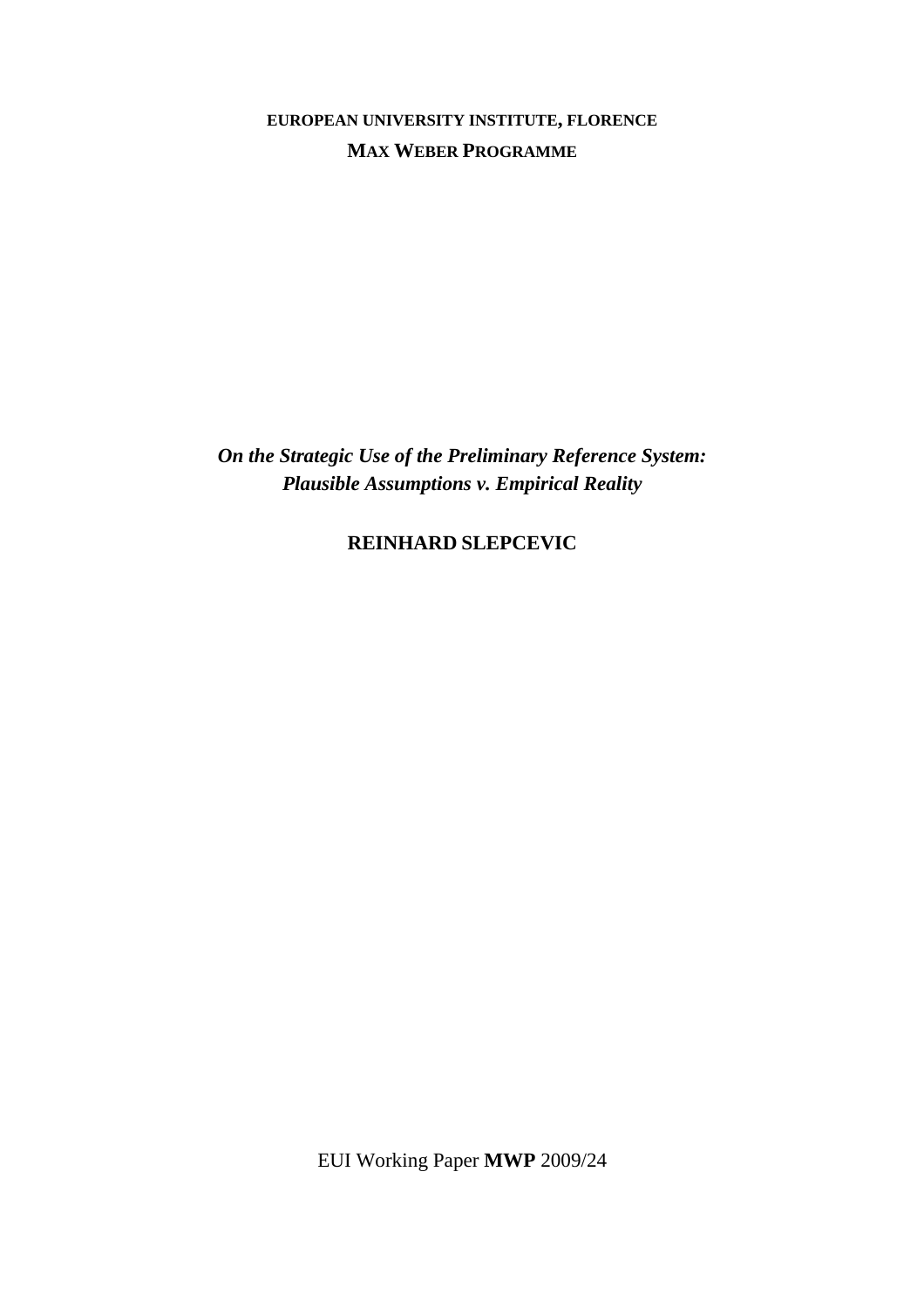This text may be downloaded for personal research purposes only. Any additional reproduction for other purposes, whether in hard copy or electronically, requires the consent of the author(s), editor(s). If cited or quoted, reference should be made to the full name of the author(s), editor(s), the title, the working paper or other series, the year, and the publisher.

The author(s)/editor(s) should inform the Max Weber Programme of the EUI if the paper is to be published elsewhere, and should also assume responsibility for any consequent obligation(s).

ISSN 1830-7728

© 2009 Reinhard Slepcevic

Printed in Italy European University Institute Badia Fiesolana I – 50014 San Domenico di Fiesole (FI) Italy [www.eui.eu](http://www.eui.eu/)  [cadmus.eui.eu](http://cadmus.eui.eu/dspace/index.jsp)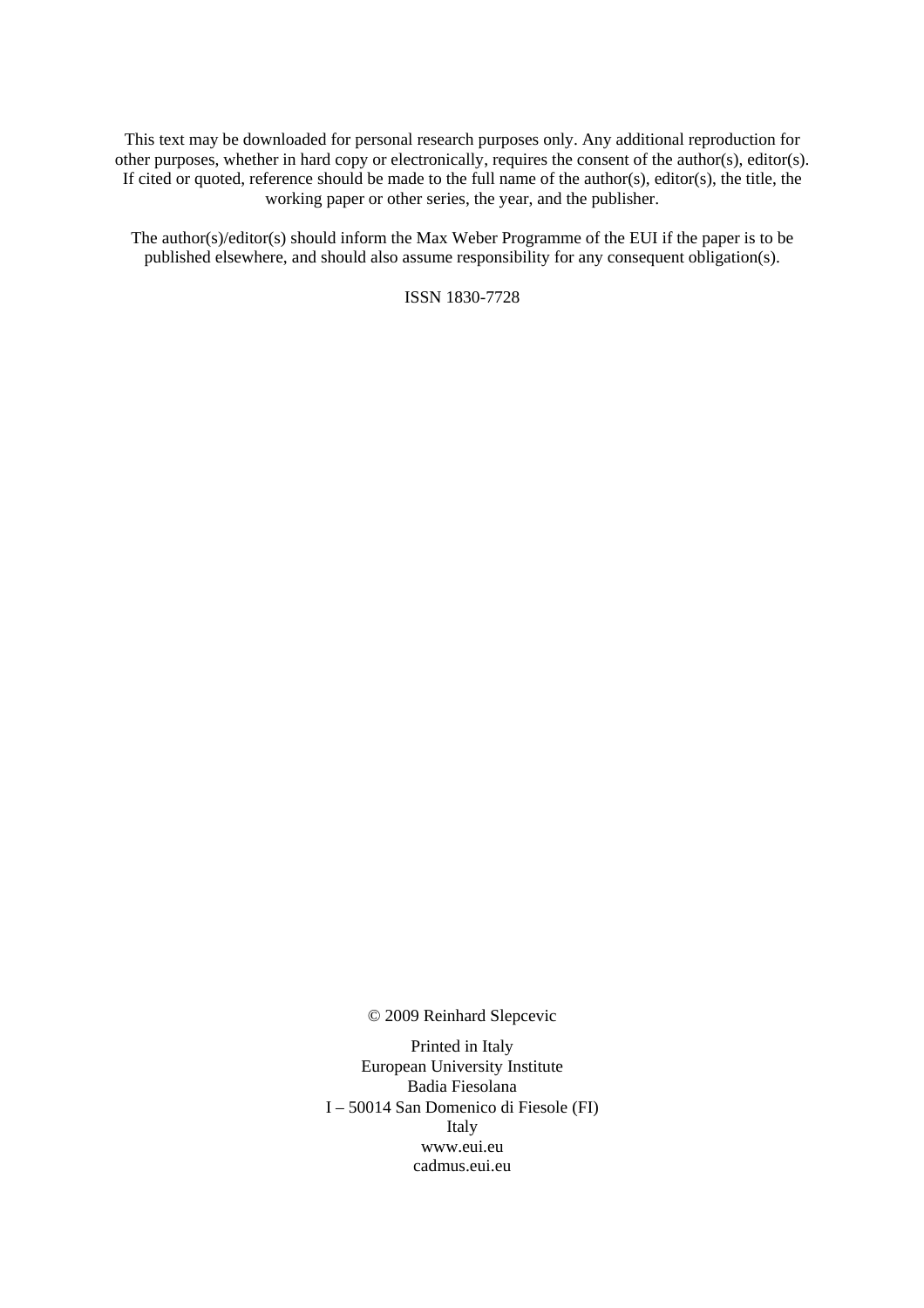## **Abstract**

In this paper, I examine a central assumption of the neo-functionalist theory of European integration empirically: that interest groups use the preliminary reference system strategically in order to pursue their policy interests and to push European integration further. Focusing on EU environmental policy, I first analyse all preliminary references in this field and show that the pattern found cannot be explained by current theories. I then report the findings of expert interviews on the use of the preliminary reference system carried out with French, German and Dutch environmental organisations that have litigated before national courts to enforce the Natura 2000 Directives. I show that there is no evidence that environmental organisations use the preliminary reference system in a way suggested by neo-functionalist theory.

## **Keywords**

European Court of Justice, preliminary references, strategic litigation, environment, national courts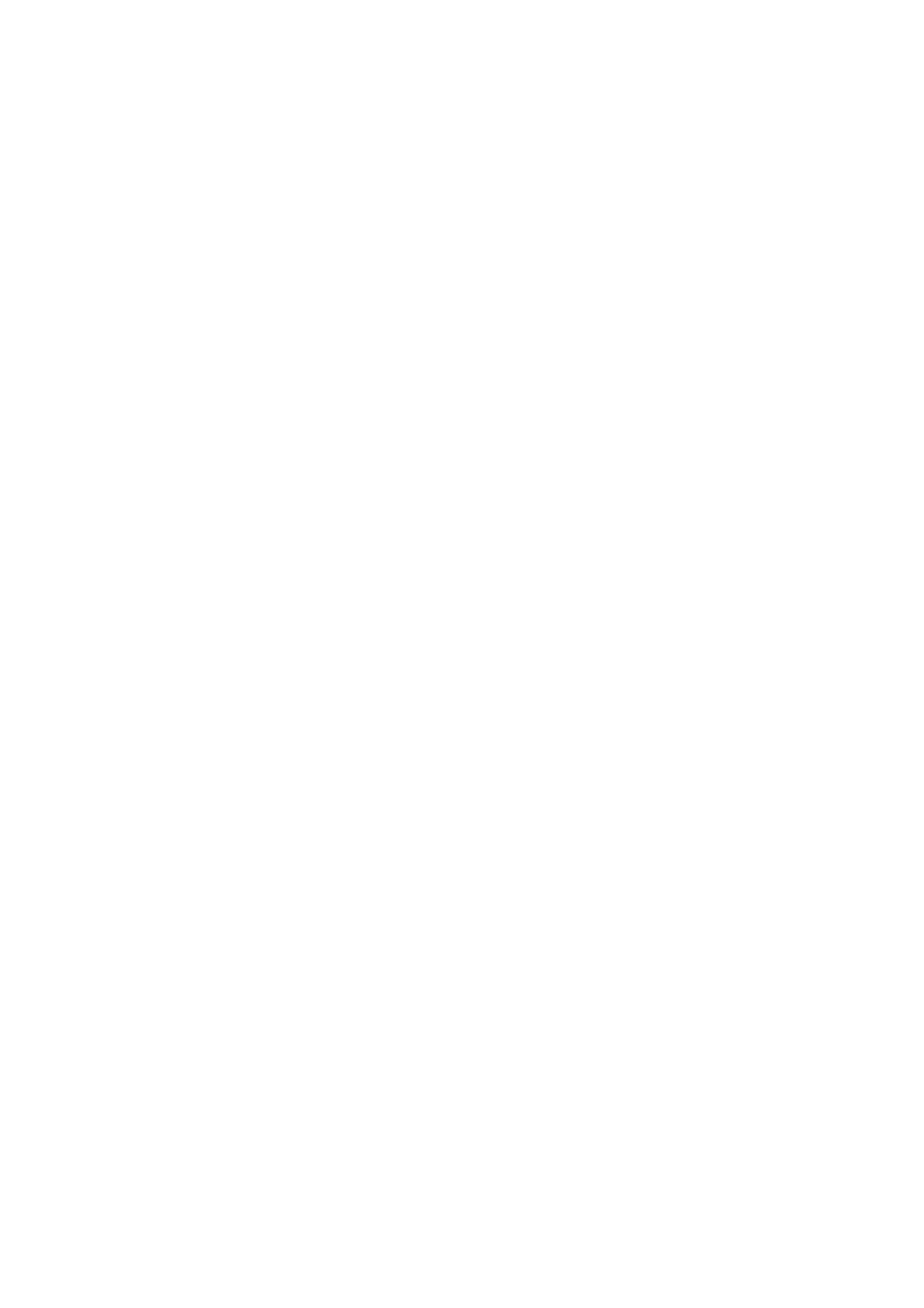## **Introduction**

European civil society is actively and intentionally participating in deepening and widening the European Union (EU). This is one of the core claims of what is commonly called the "neofunctionalist" theory of European integration, one of the most prominent accounts in explaining the tremendous shift of competences from the national to the EU-level in recent decades. It is argued that national interest groups representing civil society are constantly pushing for more integration to achieve their policy goals. They do so by relying on different strategies, and probably the one that has attracted most attention is the judicial strategy. Interest groups representing civil society, it is argued, litigate repeatedly and strategically before their national courts, and in particular before the European Court of Justice (ECJ), to pursue their interests and push European integration further. The crucial hub linking the national and the European level is the preliminary reference system: according to ex-Article 234 TEC (now Article 267), whenever there is a question of interpretation a national court can decide to hold the ongoing proceeding and ask the ECJ for a preliminary ruling in order to clarify the issue at hand. The constant flow of interest group litigation combined with the willingness of the national courts to ask the ECJ for preliminary rulings creates a steady supply of cases that allows the ECJ to continuously develop and refine its mostly integration-friendly jurisprudence. This in turn serves the goals of the litigating interest groups, and leads to even more litigation and more integration. Depending on one's perspective, the result is a vicious or virtuous circle (Burley and Mattli 1993; Cichowski 1998, 2007; Mattli and Slaughter 1998; Mazey 1998; Stone Sweet 2004; Stone Sweet and Brunell 1998; Stone Sweet and Sandholtz 1997; Fligstein and Stone Sweet 2002: 1221-35; Alter 2000; Alter and Vargas 2000).

It is important to recognise that neo-functionalist literature has developed this explanation "backwards": observing the integration-friendly jurisprudence of the ECJ and the, at first sight, smooth cooperation between the latter and national courts via the preliminary reference procedure, Ernst Haas' neo-functionalist theory of integration (1968) was revived and the missing parts were filled in by putting interests groups representing civil society at the beginning of the dynamic process. However, the goals interest groups actually pursue in litigation and whether it is really them who are litigating have not been investigated empirically. The reason for this is the very fact that the explanation starts with the result, and not with the litigating actors who stand at the very beginning of the theory. And it is also true that the assumption that actors litigate for strategic reasons sounds prima facie plausible – in the end, why should they litigate otherwise? However, the fact that litigation occurs was interpreted solely in the light of the neo-functionalist theory – actors initiated preliminary references to push European integration further – without considering other possible reasons why interest groups might litigate and why preliminary references could occur.

In this paper, I present new empirical evidence on how national environmental organisations<sup>1</sup> have used the preliminary reference system. I focus on these interest groups because they have been repeatedly analysed in neo-functionalist research to develop and support its claims (see in particular Cichowski 1998, 2007; Stone Sweet 2004). First, I examine all preliminary references relating to environmental issues in order to see how often environmental organisations, directly or indirectly, have participated as litigating actors in preliminary references. Second, I report the results of qualitative expert interviews with French, German and Dutch environmental organisations on how they have (not) used the preliminary reference system in litigation aimed at the enforcement of the socalled Natura 2000 Directives. Throughout the discussion, I relate the patterns observed to existing explanations in the literature of why preliminary references involving environmental organisations should vary across countries. My main argument is that there is no convincing evidence that these organisations use the preliminary reference system strategically in order to push European integration

 $\overline{1}$  I use the term "environmental organisations" as the generic term for all interest groups whose proclaimed goal is to protect the environment. For reasons of consistency, I use the term "organisation" throughout the paper, yet one could also use "group" or "NGO".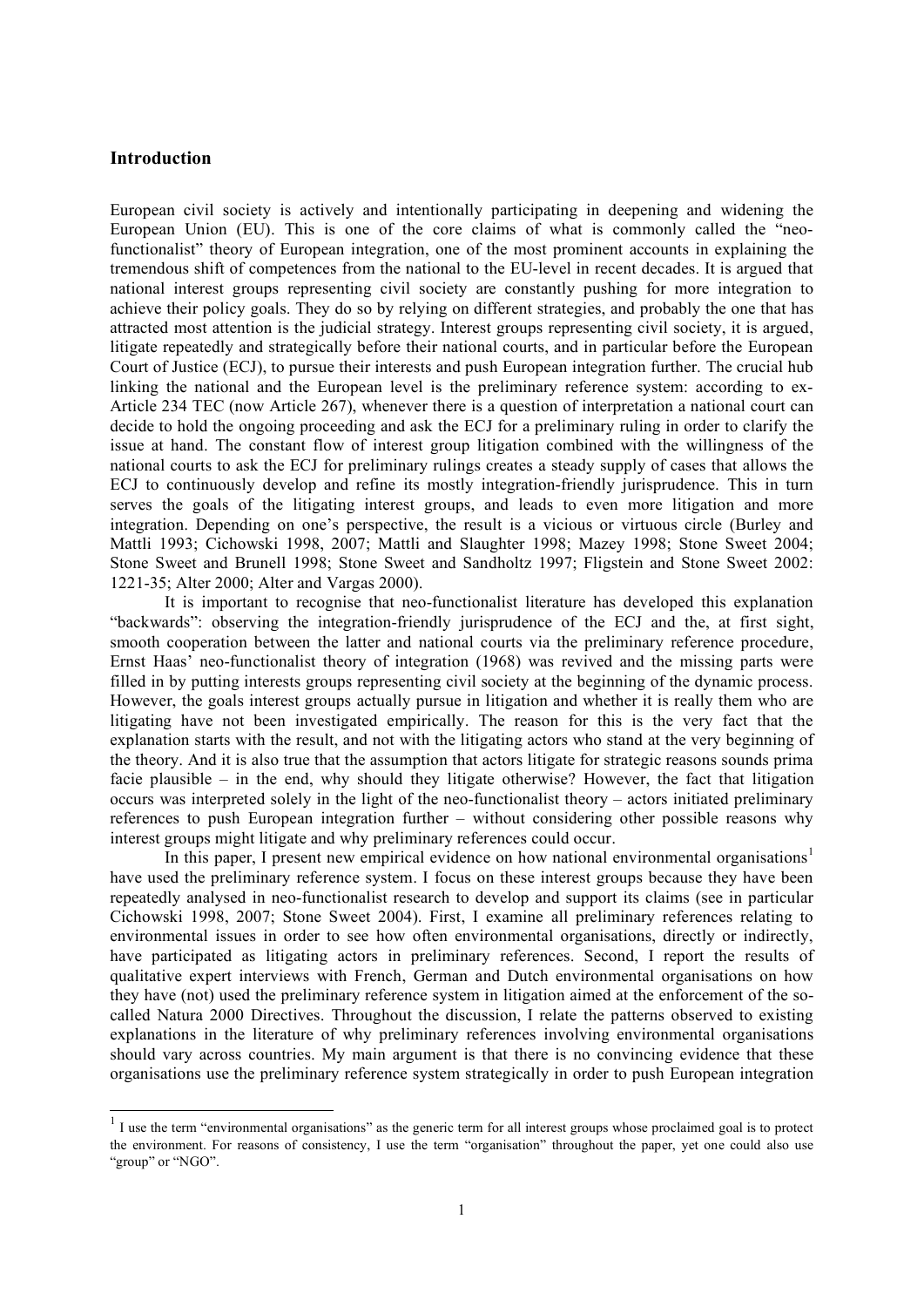further. The available evidence suggests that preliminary references are the by-product of nationallyfocused case-by-case litigation by environmental organisations and not the result of a grand strategy. This has important consequences for the neo-functionalist theory of European integration and the democratic foundation of the EU's legal order.

#### **Environmental Organisations and the Preliminary Reference System**

Before turning to the use of preliminary references by environmental organisations, one might ask why they should be interested in using the preliminary reference system in the first place. In order to answer this question, neo-functionalist writers refer to the environment-friendly jurisprudence of the ECJ. Indeed, the Court has repeatedly strengthened EU environmental law. Commenting on thirty years of environmental law, Krämer, one of the most renowned experts on the topic, states that the judgements of the EC "often enhance the legal status of the environment, in particular the integration of environmental requirements into other policy areas" (Krämer 2002b: 161). Given the far-reaching and consistently environment-friendly jurisprudence of the ECJ, it seems plausible that environmental organisations try to make use of the preliminary reference system in order to pursue their policy interests. In addition, Somsen also argues that environmental organisations might become "private enforcers" and use the preliminary reference system in order to remedy implementation problems with EU law (Somsen 2000: 312; for EU law enforcement through national litigation, see Slepcevic 2009).

Both Somsen (2000: 331) and Cichowski (2007: 209-10) have already reported that the number of preliminary references where environmental organisations appear as plaintiffs is low. However, it could be that focusing only on who appears officially as plaintiff underestimates the number of cases that have actually been initiated by environmental organisations. It could be that the latter try to circumvent restrictive national standing rules by relying on a 'straw person' to file the case in order to achieve a preliminary reference. This person would then appear as the official plaintiff, but the resources and expertise for litigation would be supplied by an environmental organisation. Ignoring this possibility and focusing only on who appears as plaintiff in an ECJ ruling thus risks underestimating the number of times that environmental organisations have actually used the preliminary reference system to pursue their policy objectives. Obviously, in order to examine both the total number and variation of preliminary references this data problem needs to be tackled first.

I used the Stone Sweet/Brunell data set on preliminary references as the basis for my analysis, analyzing all rulings categorized as "environment" (Stone Sweet and Brunell 1999).<sup>2</sup> After updating the data set to April 2008 with the help of the EUR-Lex database (http://eur-lex.europa.eu), there are a total of 75 preliminary rulings labelled "environment". I then added two new categories to the ones in the Stone Sweet/Brunell data set. The first category contains information about the plaintiff in the given case. Was it a firm, an environmental organisation, an individual person or a community? There were only two cases where it was not possible to code the plaintiff according to this categorisation scheme.<sup>3</sup> The second category captures the "interest" that was pursued in the case. The question here is what was the plaintiff's reason for undertaking a long and potentially costly judicial proceeding? Was it for financial interests, e.g. if EU environmental legislation was prohibiting the extension of a harbour that a company wanted to build in order to expand;<sup>4</sup> or if national environmental legislation interpreted what constitutes "waste" more strictly than EU legislation and thus restricted waste companies in trading and making money out of it?<sup>5</sup> Financial interests are likely to be most often pursued by firms, but this is not necessarily always so. Also individuals who are confronted with potential economic losses might be ready to go to the courts, e.g. if their property would become more difficult to sell if it were to become a European nature protection site. Another reason for going to the

 $2$  I decided to use all rulings and not all decisions given by the ECJ. If several cases are joined together, each of them counts as a decision of the ECJ, yet this would arbitrarily inflate the number of rulings.

<sup>3</sup> C-14/86 [1987], Pretore di Salò v Persons unknown, ECR 2545, C-228/87 [1988], Pretura unificata di Torino v X, ECR

<sup>&</sup>lt;sup>4</sup> See e.g. C-371/98 [2000], The Queen v Secretary of State for the Environment, Transport and the Regions, ex parte First Corporate Shipping Ltd, ECR I-9235.

C-192/96 [1998] Beside BV and I.M. Besselsen v Minister van Volkshuisvesting, Ruimtelijke Ordening en Milieubeheer, ECR *I-04029.*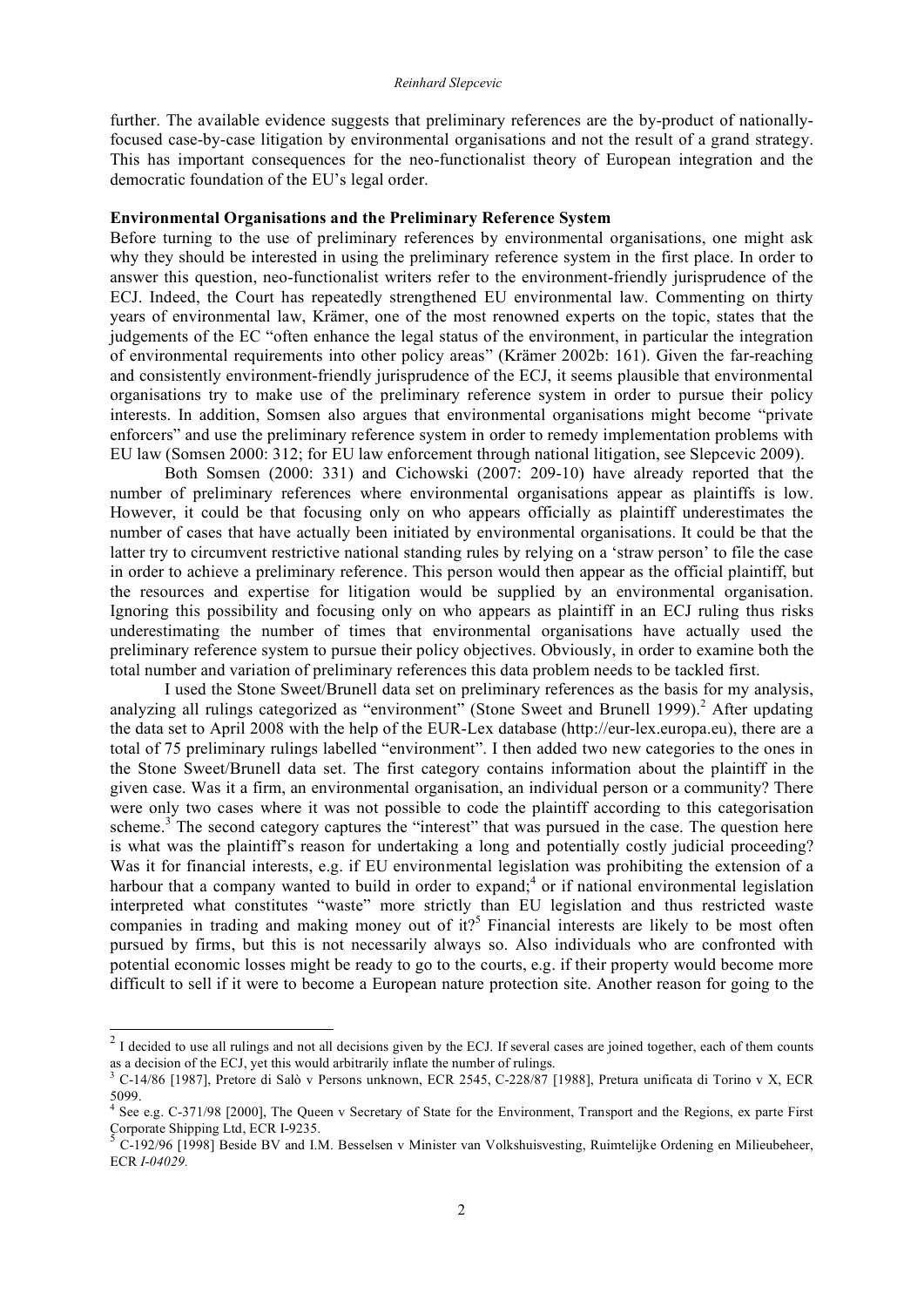ECJ could be to avoid penalties during a criminal proceeding. If an individual has committed an offence according to national environmental legislation and is threatened with severe penalties, he or she may try to evoke less strict EU environmental legislation or general EU law, such as the principle of free trade, in order to nullify the very basis of the criminal proceeding he or she is facing.<sup>6</sup> Finally, the plaintiff may actually try to enforce EU environmental legislation that has not or only incorrectly been implemented. If this is the case, it is likely that an environmental organisation will support the case with finance and expertise. Of course, it could also be that an idealistic individual is ready to invest considerable amounts of money and time in order to pursue an altruistic goal of protecting the environment. This possibility cannot be ruled out, yet it is arguably not very likely.

Before turning to the results, two remarks are necessary. First, as shown by the examples given above, it needs to be stressed that the category "environment" should not be regarded as automatically meaning "environmental protection". This is due to the fact that the Stone Sweet/Brunell data set relies on the initial categorisation used by the ECJ (Stone Sweet and Brunell 1999: Appendix D). It appears that the ECJ has adopted an all-encompassing definition of the category "environment" and has put all cases that deal with some aspect of the "environment" into it, regardless of whether the goal is the protection of the environment or not. In the understanding of the Court, "environment" just means that the case is about the environment, but not environmental protection per se. This is the very reason why it is indispensable to introduce an additional category – the "interest" behind a case – if one wants to analyse whether a given preliminary ruling is really about environmental protection or not. Second, the examples given above should also have made it clear that the goal of a preliminary reference as pursued by the litigant need not necessarily be the enforcement of stricter EU environmental legislation. The very opposite might be true: a litigant may try to remove stricter national environmental legislation by referring to EU rules, e.g. the principle of free trade that should also cover the shipment of waste. Or alternatively, a litigant may try to convince the ECJ that the national authorities are applying a European environmental rule too strictly. Obviously, neither case would be motivated by the goal of environmental protection.

Table 1 gives information on the users of the preliminary reference system and whether environmental organisations are trying to circumvent restricted legal standing by supporting individuals. It clearly shows that firms and individuals are the most important litigants in preliminary rulings related to the environment. Together, they account for about 80% of the total number. Environmental organisations, by contrast, only appear as plaintiffs in 17.3% of the cases. There are only two cases where individuals appeared as plaintiffs trying to enforce EU environmental law. Most often when individuals go to the ECJ they do so during criminal proceedings to try to avoid penalties foreseen by national environmental law. This goal is also sometimes pursued by firms, but their main goal when litigating is clearly of an economic nature. Assuming that legal standing is indeed a problem in obtaining preliminary references, these results allow us to rule out environmental organisations simply relying on "straw persons" in order to effectively circumvent restricted legal standing.

 <sup>6</sup> C-37/92 [1993] Criminal proceedings against José Vanacker and André Lesage and SA Baudoux combustibles, ECR I-04947.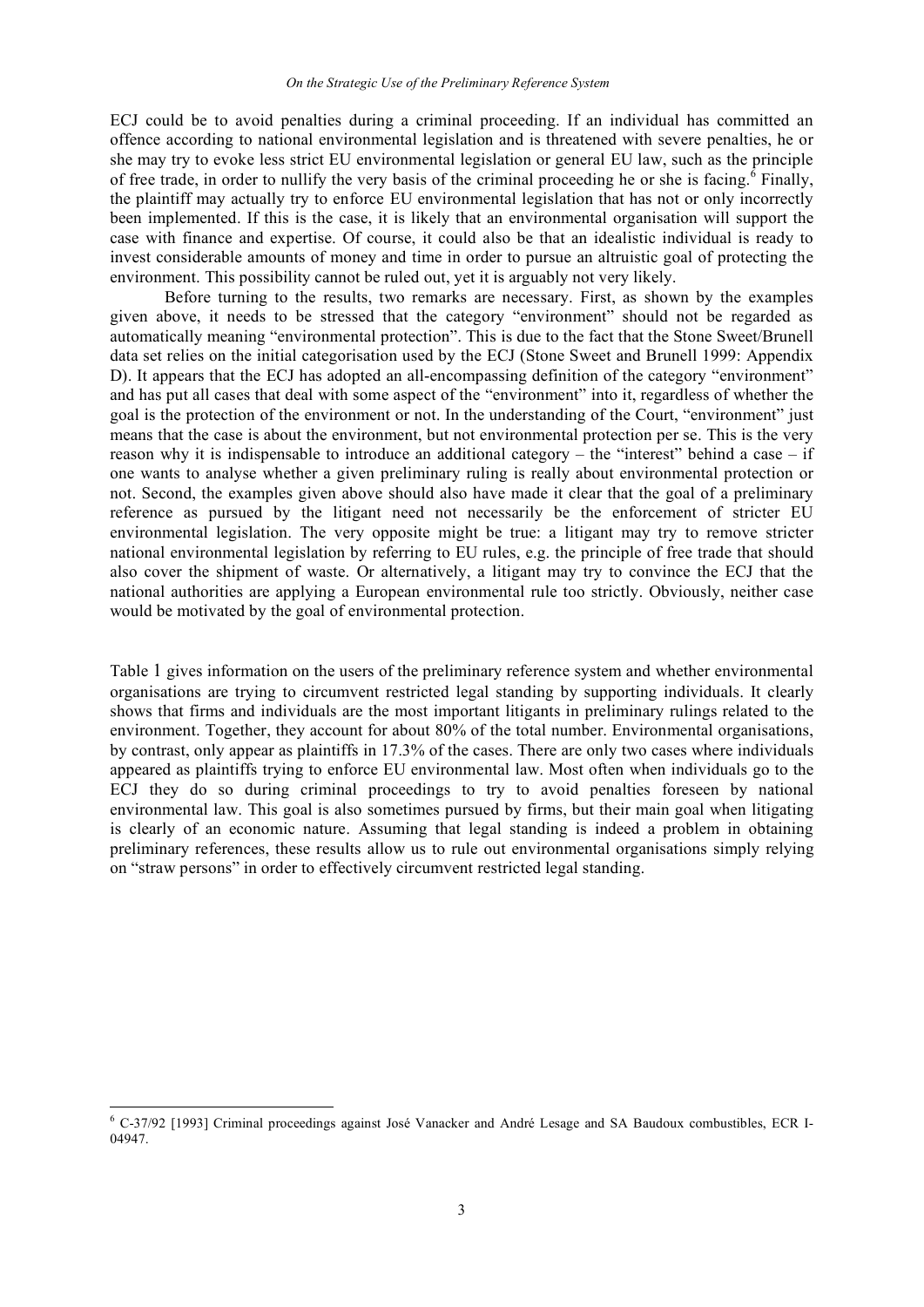|                               |           | Total      |               |         |                 |
|-------------------------------|-----------|------------|---------------|---------|-----------------|
|                               | Financial | Criminal   | Environmental |         |                 |
| Type of Litigant              | Interest  | Proceeding | Protection    | Unclear |                 |
| Firm                          | 25        | 4          | 0             | 0       | 29<br>(38.7%)   |
| Environmental<br>Organisation | 0         | 0          | 13            | 0       | 13<br>(17.3%)   |
| Individual                    | 8         | 17         |               | 3       | 29<br>(38.7%)   |
| Community                     |           | 0          | 0             |         | $(2.7\%)$       |
| Unclear                       |           | 0          | 0             |         | (2.7%)          |
| Total                         | 35        | 21         | 14            | 5       | 75<br>$(100\%)$ |

## **Table 1: Cross tabulation of "Type of Litigant" and "Interest pursued"**

Source: own categorisation based on Stone Sweet/Brunell (1999) and EUR-Lex (April 2008).

Table 2 gives details of the origin of preliminary references that involved environmental organisations. There are no such rulings before the 1990s, which may be explained by the fact that before that decade there were very few EU provisions protecting the environment which could be evoked during national court proceedings (Cichowski 2007: 207-30). I return to the Table after having discussed the existing explanations for the variance in the number of preliminary references.

|             | Year of preliminary ruling |          |          |                |          |                  |                |          |                |
|-------------|----------------------------|----------|----------|----------------|----------|------------------|----------------|----------|----------------|
| Country     | 1992                       | 1994     | 1995     | 1996           | 1997     | 1999             | 2002           | 2005     | Total          |
| Belgium     | $\theta$                   | $\theta$ | $\theta$ | $\overline{2}$ | $\theta$ | $\boldsymbol{0}$ | $\theta$       | $\theta$ | $\overline{2}$ |
| France      |                            | $\theta$ | $\theta$ | $\theta$       | $\theta$ |                  |                | $\theta$ | 3              |
| Germany     |                            | $\theta$ | $\theta$ | $\overline{0}$ | $\theta$ | $\theta$         | $\theta$       |          | $\overline{2}$ |
| Italy       |                            |          | $\theta$ | $\theta$       |          | $\theta$         | $\mathbf{0}$   |          | 4              |
| Netherlands | $\Omega$                   | $\theta$ | $\theta$ | $\theta$       | $\Omega$ | $\theta$         |                | 0        |                |
| <b>UK</b>   | $\theta$                   | $\Omega$ |          | $\theta$       | $\theta$ | $\theta$         | $\theta$       | $\theta$ |                |
| Total       | 3                          |          |          | $\overline{2}$ |          |                  | $\overline{2}$ | 2        | 13             |

|  |  | Table 2: Preliminary references involving environmental organisations by year and country |  |  |
|--|--|-------------------------------------------------------------------------------------------|--|--|
|  |  |                                                                                           |  |  |

Source: own categorisation based on Stone Sweet/Brunell (1999) and EUR-Lex (April 2008).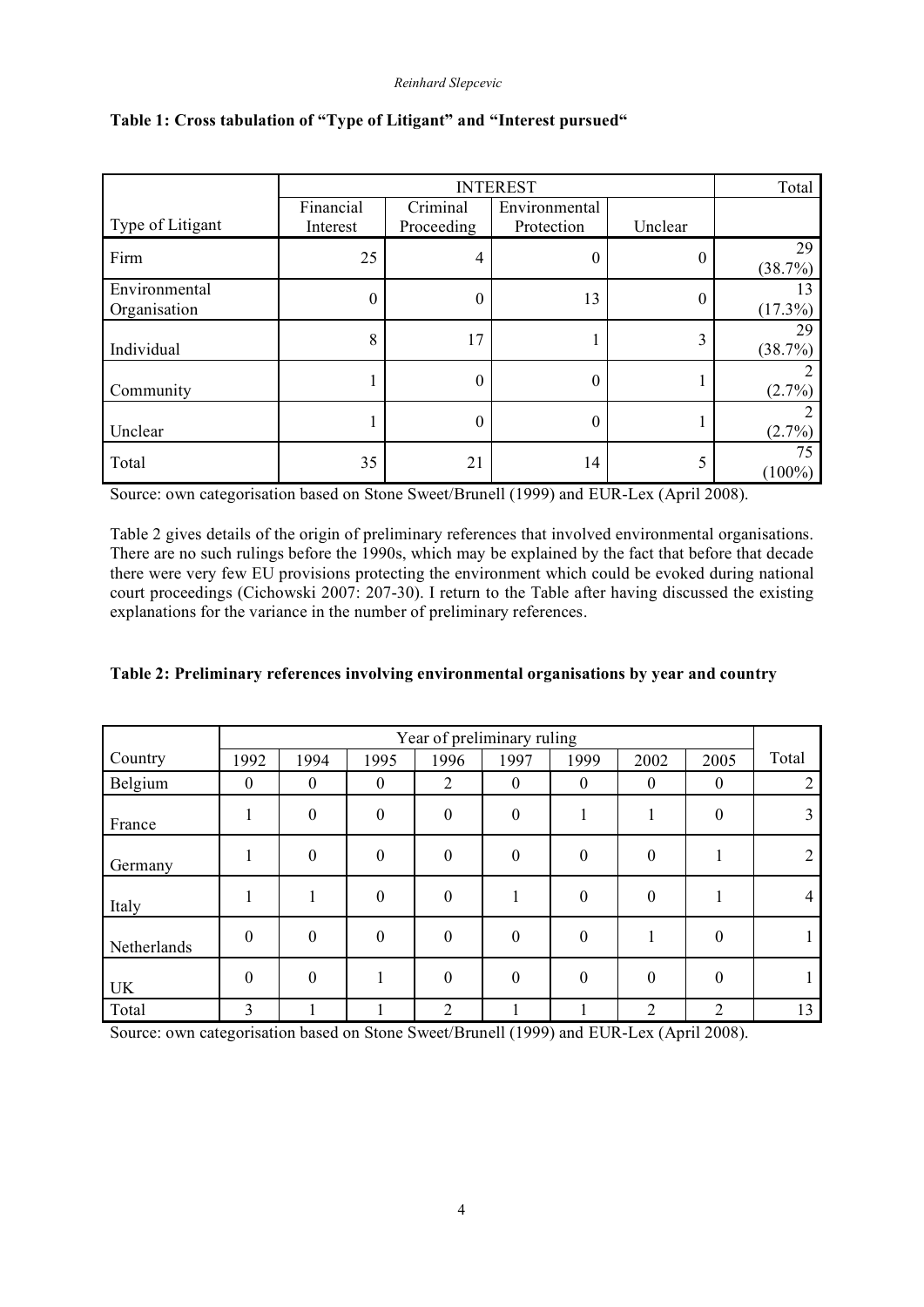## **Existing Explanations for the (Non-) Use of the Preliminary Reference System**

Most existing research on the use of the preliminary reference system has simply considered the total numbers of preliminary references as provided by the ECJ, without categorizing them in more detail (Alter 2000; Alter and Vargas 2000; de la Mare 1999; Stone Sweet 2004; Schepel and Blankenburg 2001). This is the reason why the main focus of the literature has been on explaining variation in patterns of preliminary references rather than on why environmental organisations have not litigated more often. The exception to this is Stone Sweet and Cichowski: sticking to neo-functionalist theory, and independently of each other, they argue that the characteristics of EU environmental law itself explain the low number of preliminary references in the field of the environment. Compared to other areas such as gender equality or the free movement of goods, EU environmental law offers fewer points to draw on and rarely involves individual rights, which might be easier to enforce (Cichowski 2007: 231; Stone Sweet 2004: 211-12; see also Alter 2000). This is certainly true, but if the characteristics of EU law were the only decisive explanation, there should not be any variation in the distribution of preliminary references in the field of the environment.

The following explanations for the low number of preliminary references initiated by environmental organisations allow for variation across countries. They often overlap, but can be roughly grouped according to three independent variables. The first variable could be labelled 'organisational capacity': environmental organisations need to possess a certain amount of resources in terms of money and legal information in order to obtain preliminary references during national litigation. The stronger the organisational capacity, it is argued, the more information environmental organisations possess for exploiting legal venues, the more strategic is their use of the ECJ, and the more resources they have at their disposal for litigation (Stone Sweet 2004: 211; Cichowski 2007: 32- 33; Alter and Vargas 2000: 462-64). The second variable relates to the access of environmental organisations to the courts. The more open their access is in terms of legal standing, issue areas open for litigation and costs of litigation, the more possibilities environmental organisations have of exploiting legal venues in general, and the preliminary reference system in particular (Alter 2000: 496- 97; Cichowski 2007: 33-34). The importance of these two variables in explaining variation in litigation is widely agreed upon in the literature. It should also be noted that they are not only crucial for an explanation of the use of the preliminary reference system, but also of public interest group litigation in general (see e.g. Rose-Ackerman 1995; Rosenberg 1991).

These first two variables focus on environmental organisations themselves. The third variable shifts the attention to the willingness of national courts to refer a specific case to the ECJ. In principle, EU law is clear on the conditions under which a question must be referred to the court: as long as the issue concerned has not already been clarified by the ECJ, all lower courts or tribunals can refer. If there is no further judicial remedy against a decision given by a court, the latter is in principle under the obligation to refer to the ECJ (see e.g. Craig and De Búrca 2003: 432-73). However, there are repeated reports of national courts not referring to the ECJ even though they were obliged to do so (see e.g. Golub 1996: 368-71; Chalmers 2000; Micklitz 2005). Indeed, if a court decides – for whatever reason – not to refer a case to the ECJ, the plaintiff can do nothing but accept this decision. Despite this fact, there is no agreement in the literature on the actual importance of this variable. Of course, it is admitted that it is up to the individual judge to refer a case to the ECJ or not. Yet whether the reluctance of judges might be a problem has still not been debated. Cichowski takes the most extreme position and does not even discuss this as a potential source of variation in preliminary references (2007: 32-37). Stone Sweet argues that reticence to refer has been a problem, but it has diminished (Stone Sweet 2004: 211). However, for Alter (2000: 501-06), Alter and Vargas (2000: 460-62), de la Mare (1999: 221-24) and Golub (1996), national courts play a crucial role in the use of the preliminary reference system.

Finally, it should be emphasised that these three variables are not – nor should they be – considered as explaining the use of the preliminary reference system by environmental organisations independently. As Alter and de la Mare highlight, these variables are better perceived as "thresholds" (Alter 2000) or "valves" (de la Mare 1999) that together regulate the flow of preliminary references. The more conducive characteristics for obtaining preliminary references they all display, the more preliminary references will occur.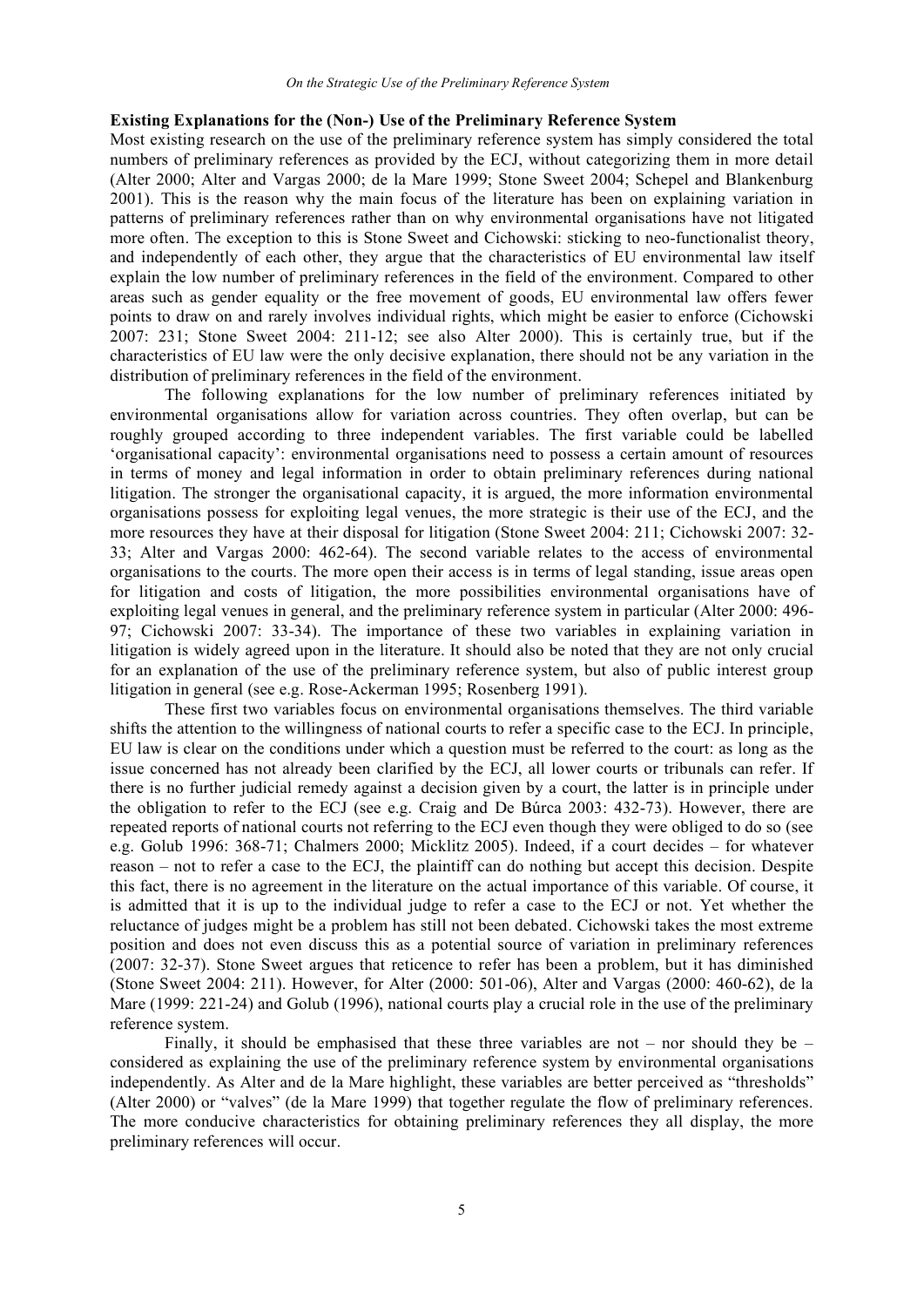Is it possible to explain the cross-country variation reported in the number of preliminary references involving environmental organisations according to these independent variables? If this is the case, it would suggest that these independent variables do indeed have explanatory power, even of the low number itself of preliminary references. In order to capture the different independent variables, I use the existing literature to measure the organisational capacity of environmental organisations and their access to the courts. There are no systematic data available with regard to the willingness of a national judge to refer – and more importantly not to refer – a case to the ECJ. Therefore, I rely on the average annual number of preliminary rulings sent to the ECJ reported, adjusted for years of membership. However, given the fact that this indicator is calculated on the basis of all preliminary references and thus contains mostly rulings on economic issues, it might be biased. Nevertheless, it can be argued that it at least captures the general willingness of national judges to refer a case or not.

With regard to the distribution of preliminary references involving environmental organisations across the Member States, no clear pattern emerges following one or several of the independent variables identified in the literature. This becomes obvious if the total number of preliminary references is compared according to the characteristics of the three variables (see Table 3).

| Country     | Number of<br>preliminary<br>rulings | Organisational<br>capacity of NGOs | Access to the<br>courts  | Average annual<br>number of<br>preliminary<br>references |  |
|-------------|-------------------------------------|------------------------------------|--------------------------|----------------------------------------------------------|--|
| Belgium     | 2                                   | Medium                             | Rather restricted        | 12.26                                                    |  |
| France      | 3                                   | Low                                | Open                     | 16.18                                                    |  |
| Germany     | $\overline{2}$                      | High                               | Restricted               | 31.67                                                    |  |
| Italy       | 4                                   | Low                                | <b>Rather Restricted</b> | 13.59                                                    |  |
| Netherlands |                                     | High                               | Open                     | 12.35                                                    |  |
| UK          |                                     | Medium                             | Restricted               | 10.13                                                    |  |

**Table 3: Independent Variables and Number of Preliminary Rulings**

Sources: Regarding the organisational capacity of environmental NGOs, see Dalton (1994), Immerfall (1997) and Rootes (1997).With regard to their legal standing, see de Sadeleer et al. (2005), Ebbesson (2002); and the European Union Network for the Implementation and Enforcement of Environmental Law (IMPEL Network 2002). Regarding the average annual number of preliminary references, adjusted by years of membership, see Stone Sweet/Brunell (2000).

As the total number of these references is only thirteen, it is difficult to assess the explanatory power of the three independent variables, let alone perform a statistical analysis. Nevertheless, the figures do not seem to give clear support for the explanatory power of these variables. Four preliminary rulings had their origin in Italy, even though the environmental movement there is rather weak (but see Koutalakis 2004), environmental organisations only have restricted access to the courts and the rate of preliminary references is only average. In the Netherlands, by contrast, where environmental organisations possess a comparatively strong organisational capacity as well as open access to the courts, there is 'only' one preliminary ruling dating from 2002. The annual rate of preliminary references is again average. In contrast to this, there are only two references emerging from Germany, even though it has by far the highest rate of preliminary references, and German environmental organisations possess a strong organisational capacity. However, it might be that these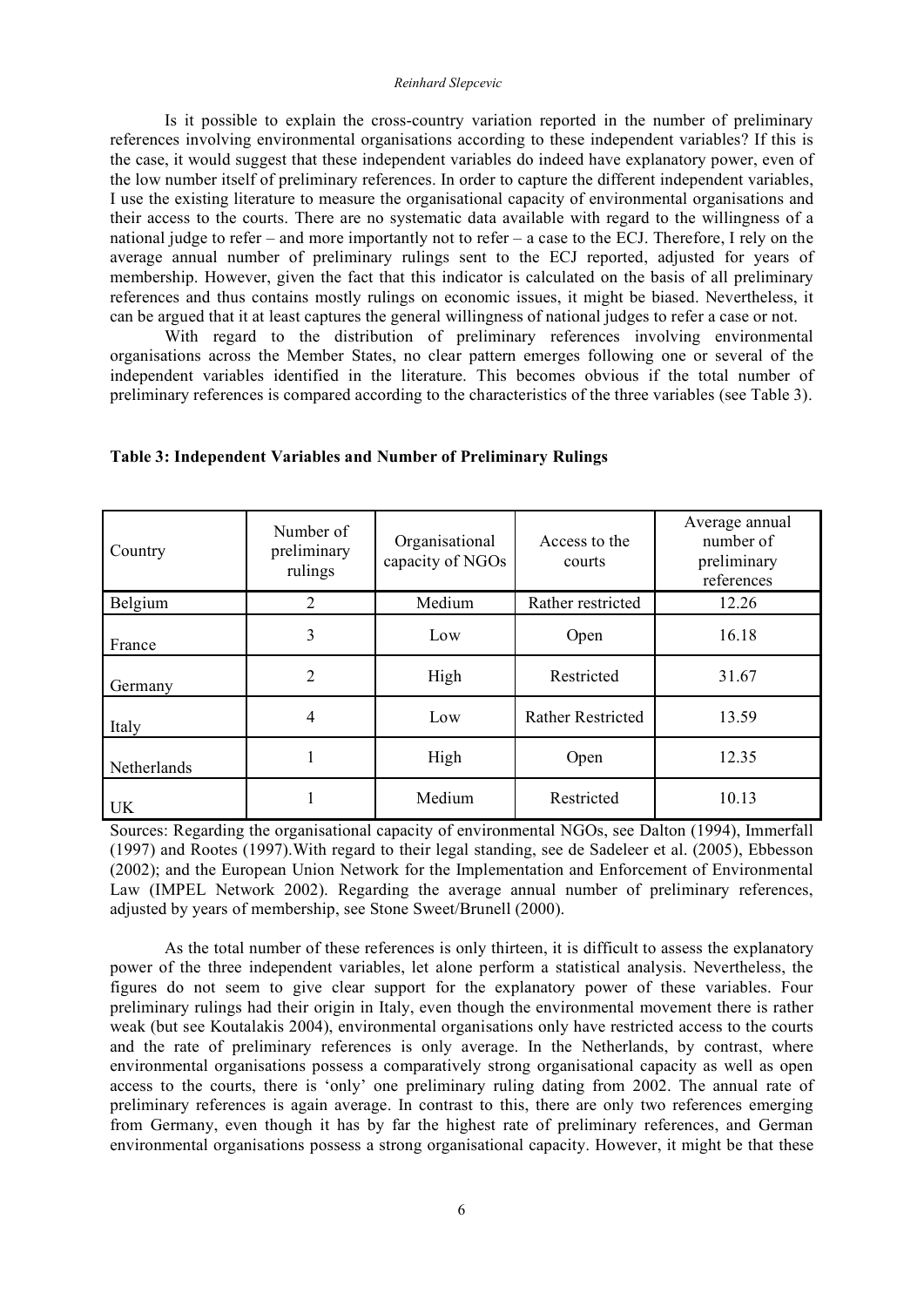conducive characteristics are counter-balanced by the limited access of German environmental organisations to their national courts. Besides this, it is puzzling why environmental organisations from countries that have a rather bad record of implementing EU environmental law (Börzel 2003) and where they do enjoy access to the courts, such as Greece, Portugal and Spain (IMPEL Network 2002), have so far not made use of the preliminary reference system to enforce EU law. Of course, this may be related to their weak organisational capacity, but then it is puzzling why French environmental organisations with comparatively few resources were able to obtain three preliminary rulings.

#### **Preliminary References during National Court Proceedings**

As an abstract analysis of the use of the preliminary reference system by environmental organisations does not yield clear results, I decided to trace the "story" of a subset of cases that led to preliminary references in some countries, but not in others, qualitatively. This makes it possible to assess the potential explanations for the low number of preliminary references in detail by focusing both on the actual actors that have to initiate preliminary references, i.e. environmental organisations, and the arenas where preliminary references emerge, i.e. national courts.

In the subsequent discussion, I focus on litigation by German, Dutch, and French environmental organisations aimed at the enforcement of the so-called Natura 2000 Directives<sup>7</sup>. In all these countries, national environmental organisations litigated against the incorrect implementation of these Directives. However, litigation only resulted in two preliminary references: one from the Netherlands in March 2002<sup>8</sup>, and one from Germany in April 2005.<sup>9</sup> In France, no preliminary reference involving environmental organisations has occurred so far. Why is this so? In order to answer this question, I rely on 24 expert interviews carried out with national environmental organisations, legal experts and high-ranking civil servants in order to understand how environmental organisations evaluate the possibility of obtaining a preliminary ruling in general, and in particular with regard to the Natura  $2000$  Directives.<sup>10</sup> I also report briefly on how the national courts followed the requests to refer cases to the ECJ.

Regarding the selection of the case studies, I cannot claim that the three cases are more appropriate for study than any others where environmental organisations have litigated before national courts leading to a preliminary ruling or not. In order to do so, it would be necessary to show that the cases studied are representative of the universe of this sort of cases (see e.g. Gerring 2007). Given the current state of research on the litigation behaviour of environmental organisations, both in the national and European context, we simply lack sufficient information to select cases systematically.

## *Background Information on the Natura 2000 Directives and their Implementation*

The Natura 2000 Directives, i.e. the Birds<sup>11</sup> and Habitats Directives<sup>12</sup>, together create what is called the Natura 2000 Network, a coherent network of nature protection sites for endangered species in Europe. Today, the network contains about 26,000 protected areas in all the EU Member states and covers a total area of around 850,000 km2, representing more than 20% of the territory of the EU (European Commission 2007a, b). It is without doubt the cornerstone of the EU's nature conservation policy and so far the most significant attempt at the European level to fight the loss of biodiversity in Europe.

 $^7$  The Natura 2000 Directives cover both species protection (hunting and trade regulation) and site protection. In this paper, I cover only the latter aspect.

ECJ C-127/02 [2004] Landelijke Vereniging tot Behoud van de Waddenzee and Nederlandse Vereniging tot Bescherming

van Vogels v Staatssecretaris van Landbouw, Natuurbeheer en Visserij, ECR I-07405.<br>
<sup>9</sup> ECJ C-244/05 [2006] Bund Naturschutz in Bayern v others, ECR I-08445.<br>
<sup>10</sup> In order to make my research more transparent, I have ful information obtained during an interview, I report the name of the environmental organisation interviewed and the automatically generated marginal number (e.g. Interview Manche Nature, 123-133). Sections of the interviews can be

<sup>&</sup>lt;sup>11</sup> Council Directive 79/409/EEC of 2 April 1979 on the conservation of wild birds.<br><sup>12</sup> Council Directive 92/43/EEC of 21 May 1992 on the conservation of natural habitats and of wild fauna and flora.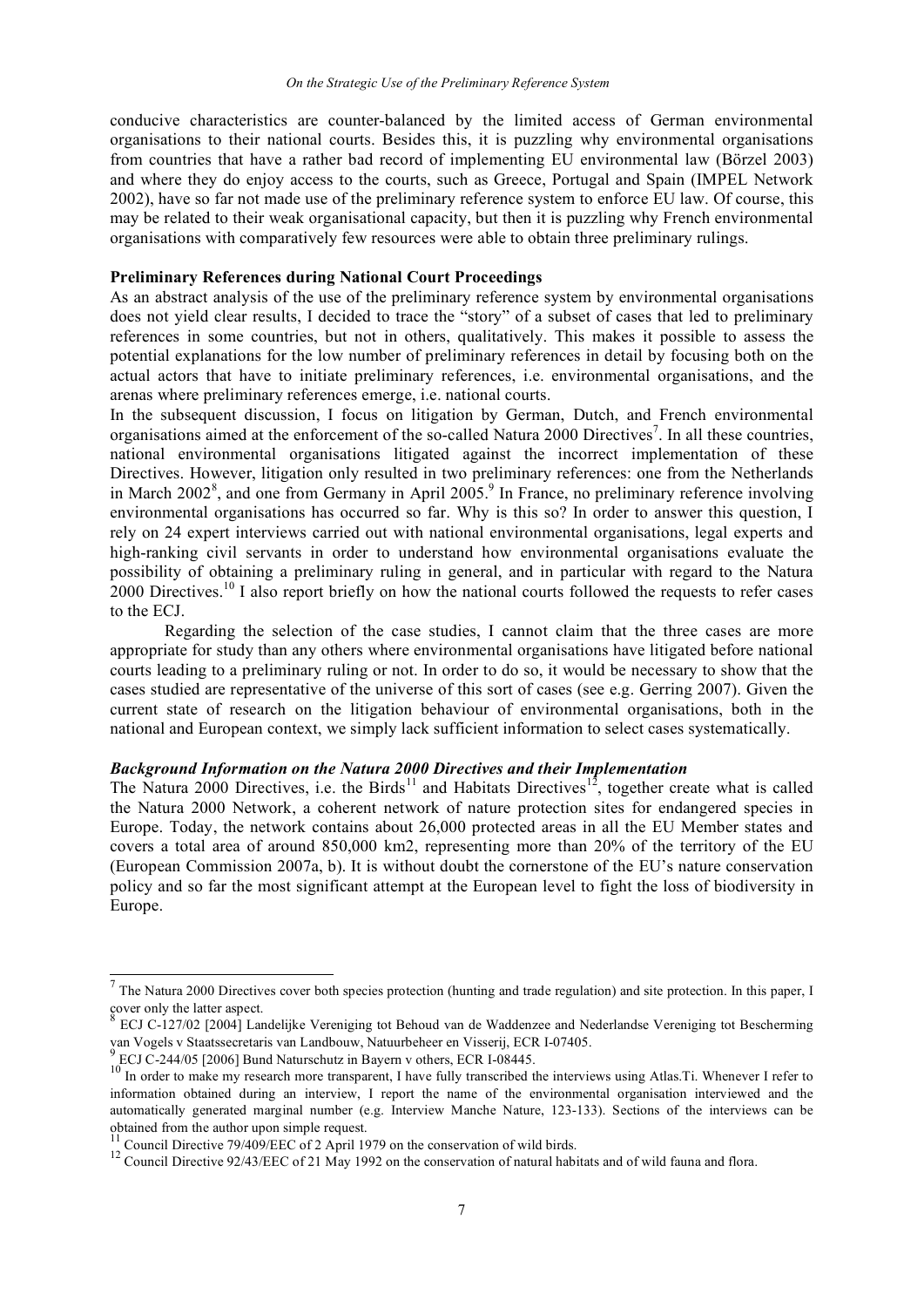The Natura 2000 Network is composed of two different kinds of protection areas: those for birds, called "Special Protection Areas", as established by the Birds Directive of 1979, and those for endangered flora and fauna, called "Special Areas of Conservation" by the Habitats Directive. In cooperation with the European Commission, the Member States were obliged to identify and designate all those sites that satisfied the criteria of the Birds and Habitats Directives as Natura 2000 areas. Sites under both these two Directives are today regulated by the same set of protection mechanisms. In the beginning, however, the Birds Directive contained a distinct protection regime. However, after the ECJ had given a strict interpretation on the possibility of allowing the deterioration of protection areas for birds<sup>13</sup>, the Member States used the negotiation process on the Habitats Directive to amend the Birds Directive (Freestone 1996: 237; Davies 2004: 132-33). Article 6 of the Habitats Directive, which they adopted, obliges the competent national authorities to assess the effects of any plan or project that could negatively affect a protected site. If the realisation of the plan or project will have negative consequences for the site, it can only be authorised if no alternatives exist and if it can be justified on the basis of imperative reasons of public interest, including economic and social interests.

Despite the fact that the Habitats Directive contained a clear timetable regarding the designation of Natura 2000 sites, the implementation of the Natura 2000 Directives, i.e. both the creation of the Natura 2000 network and the transposition and correct application of the protection mechanisms, progressed very slowly. In 1991, only 528 km² of the Netherlands, 2,909 km² of Germany and 5,197 km² of France had been designated as protection areas under the Birds Directive (European Commission 1993: 42). By June 2007, the size of these areas had increased to 10,109 km² in the Netherlands, 48,102 km² in Germany and 45,804 km² in France (European Commission 2007b). The designation of protection areas under the Habitats Directive took a similar course: in December 2000, 20,434 km² had been designated in Germany and 31,440 km² in France (European Commission 2003: 17), compared to 53,294 km² in Germany and 52,156 km² in France in June 2007 (European Commission 2007a). Although the Netherlands had already designated most of their protection areas under the Habitats Directive by the end of 2000, the legal transposition of the site protection measures of the Natura 2000 Directives lagged behind. This meant that until October 2005, when the legal measures finally entered into force, the sites already designated were unprotected under Dutch law. The transposition of Article 6 of the Habitats Directive was done more rapidly in France and Germany, yet on the one hand it was incorrect, and on the other hand without much relevance due to the fact that so few sites had yet been designated.

Environmental organisations in France, Germany and the Netherlands quickly realised the potential of the Natura 2000 Directives as a means of pursuing their policy goals.<sup>14</sup> This can be easily understood in view of the fact that the beginning of the 1990s was characterised by a retrenchment rather than an expansion of national environmental protection measures in order to foster economic growth. Thus, environmental organisations were particularly receptive to the EU initiative to create a Europe-wide network of protection sites enforced by substantial protection rules. Once they had realised that their national governments were trying to resist the implementation of the Natura 2000 Directives, they had basically three strategies at their disposal to promote compliance: lobbying, trying to involve the European Commission, and litigation before national courts. However, they quickly realised that litigation was the most promising strategy in this case.

First, French, German and Dutch environmental organisations lobbied at the national level in order to put pressure on their national and local governments to implement the Directives faithfully. They repeatedly held press conferences and tried to inform their members, the public and the competent authorities about the implementation problems. However, regardless of the different organisational capacities of German, French and Dutch environmental organisations in terms of members and resources, they all agreed during the interviews that the resistance to the implementation of the new far-reaching protection measures was simply too strong to be overcome by mere lobbying (Interviews Manche Nature, 596-659; Naturschutzbund, 1, 699-725, BUND 1, 76-92, WWF 2, 034- 051, Natuur en Milieu, 42-48; Vogelbescherming, 170-178). Second, environmental organisations

<sup>&</sup>lt;sup>13</sup> ECJ C-57/89 [1991] Commission v Germany, ECR I-883.<br><sup>14</sup> For detailed empirical information about the implementation process, see Slepcevic (forthcoming).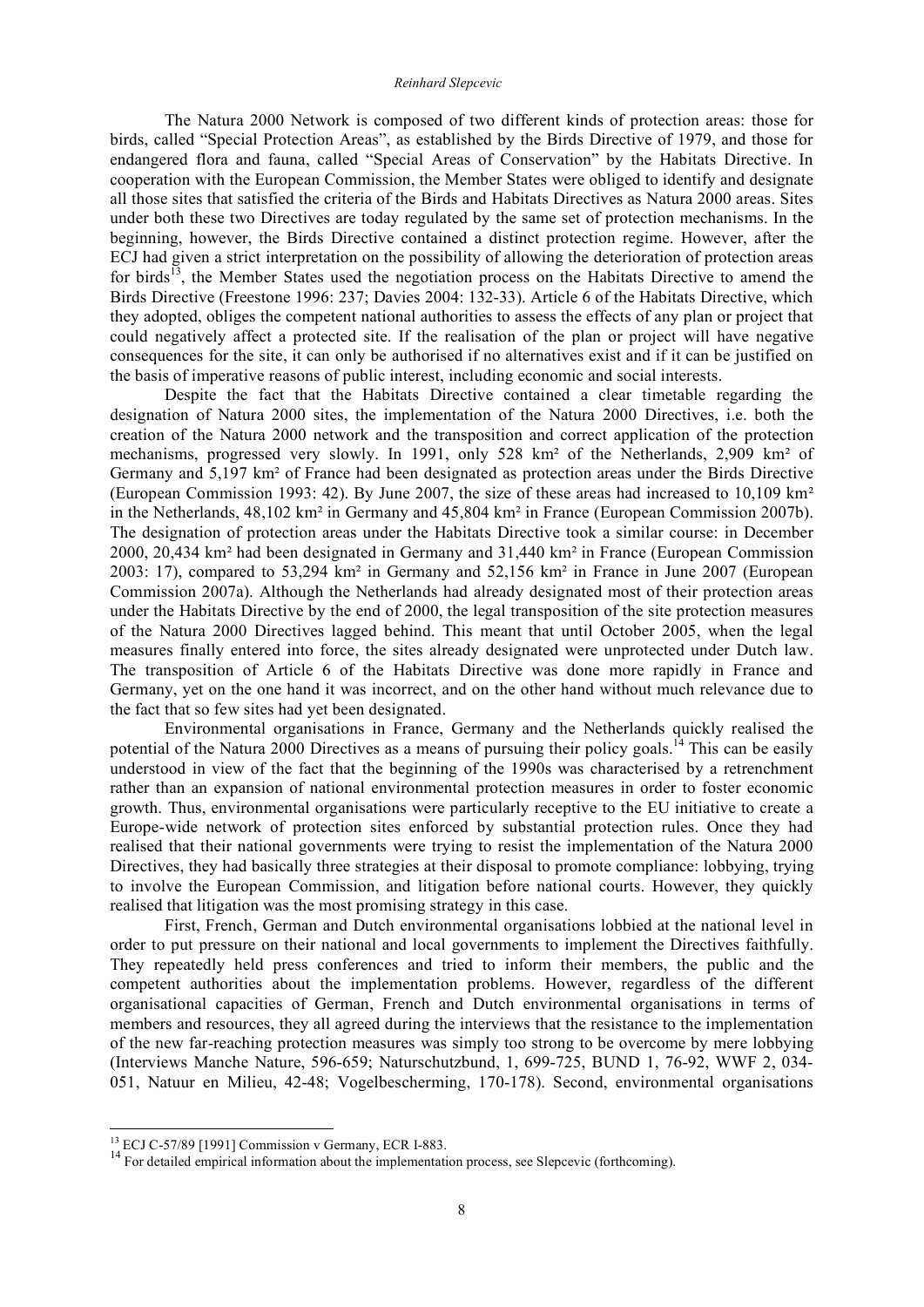repeatedly sent letters of complaint to the European Commission about the implementation problems so that the latter would put more pressure on the Member State governments (Interviews Manche Nature, 829-860; Alsace Nature, 790-799; France Nature Environnement [Réseau Juridique], 585-610, BUND 1, 598-610, Naturschutzbund 1, 367-378, 755-778, Waddenvereniging, 830-844; Vogelbescherming, 10.03.2006, 936-940; Faunabescherming, 417-432). Indeed, the Commission took its role as 'Guardian of the Treaties' very seriously and brought all three countries before the ECJ several times for not having transposed the Natura 2000 Directives.<sup>15</sup> In addition, it threatened to link the payment of money from the structural funds to the realisation of a complete national Natura 2000 network. <sup>16</sup> However, given the huge implementation problems in almost all Member States, the Commission made it clear quite early that it would focus predominantly on pursuing instances of nontransposition – such as the non-transposition of Article 6 or a *general* insufficient designation of Natura 2000 sites – or a few exemplary cases – such as the deterioration of one specific site. This "strategy" is easily understood in view of the very limited monitoring and enforcement resources at DG Environment's disposal (Krämer 2002a: 32; Jordan 1999: 80). However, it was completely unacceptable to national environmental organisations focused on the protection of each and every site in their area. They certainly appreciated the help of the Commission with the implementation of the Natura 2000 Directives, yet were fully aware that this help would be of little use.

In view of this situation, it becomes clear that the starting position for obtaining preliminary references was particularly "conducive": huge implementation problems existed in all three countries and environmental organisations had to litigate in order to enforce the site protection provisions of the Natura 2000 Directives. Therefore, one would expect a high potential for the occurrence of preliminary references.

## *Environmental Organisations and Preliminary References in the Case of the Natura 2000 Directives*

Before turning to the question of how environmental organisations conceived the possibility of strategically using preliminary references in the case of the Natura 2000 Directives in order to pursue their policy preferences, it needs to be emphasised that French, German and Dutch environmental organisations did indeed have access to the courts. Of course, if they had not been granted legal standing, it is obvious that they would not have considered preliminary references, and more generally litigation, as a suitable instrument for their goals. It is true that the access to courts of environmental organisations differs significantly across the countries under study, both in terms of the legal requirements for litigation as well as the actual costs involved (see Prieur and Makowiak 2002; Schmidt, Zschiesche and Rosenbaum 2004; Backes 2002). However, in all three countries environmental organisations enjoyed access to their administrative courts and indeed used litigation to enforce the Natura 2000 Directives (for more details, see Slepcevic 2009). Thus, in principle, environmental organisations of all countries had the option of seeking a preliminary reference.

How did the French, German and Dutch activists actively involved in litigation on the Natura 2000 Directives evaluate the possibility of obtaining a preliminary reference in order to pursue their policy interests? In France, environmental organisations did not really take this option seriously. Although the activist from the French environmental organisation "Manche Nature" who was interviewed had litigated several times in order to enforce the site protection measures of the Natura 2000 Directives and openly acknowledged the importance of the jurisprudence of the ECJ, he clearly stated that trying to obtain a preliminary reference had not been an issue (Interview Manche Nature, 697-708). A lawyer interviewed who had repeatedly litigated in the name of France Nature Environnement, one of the main French environmental organisations, also made it clear during the

 <sup>15</sup> See C-83/97 [1997] Commission <sup>v</sup> Germany, ECR I-7191, C-71/99 [2001] Commission <sup>v</sup> Germany, ECR I-5811, C-98/03 [2006] Commission v Germany, ECR I-53, C-166/97 [1999], Commission v France, ECR I-1719; C-96/98 [1999] Commission v France, ECR I-8531, C-256/98 [2000] Commission v France, ECR , I-2487, C-374/98 [2000] Commission v France, ECR I-799, C-220/99 [2001] Commission v France, ECR I-5831, C-202/1 [2002] Commission v France, ECR I-11019; and C-3/96 [1998] Commission v the Netherlands, ECRI-3031, C-441/03 [2005] Commission v the Netherlands, ECR I-3043. <sup>16</sup> Europe Daily Bulletins, No. <sup>7642</sup> – 27/01/2000.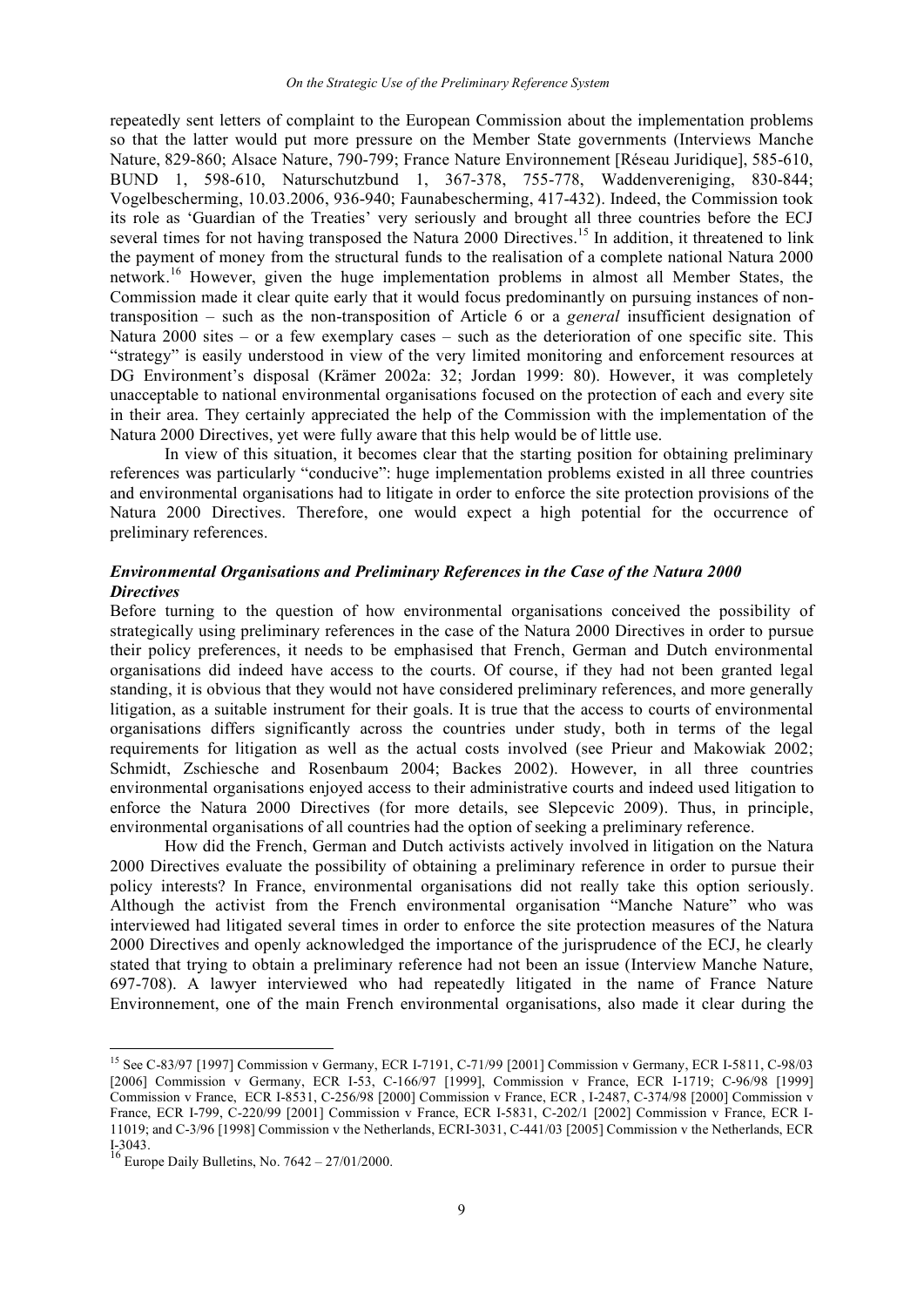interview that he had not thought about this option so far. Yet he also emphasised that he considered the French supreme administrative court – the Conseil d'État – very sceptical vis-à-vis the ECJ and considered it rather improbable that the Conseil would ask the ECJ for a preliminary reference (Interview France Nature Environnement [Legal Expert], 568-608, 664-691).

In Germany, environmental organisations had a different attitude to preliminary references. Although it is true that there were examples where local environmental organisation activists simply ignored this possibility (Interview BUND, 1, 486-491), activists working at the regional and federal level, such as the legal expert from BUND interviewed, made it clear that they had repeatedly tried to obtain preliminary references during the court proceedings (Interview BUND, 2, 666-681). However, the administrative courts had always rejected the request to refer the case to the ECJ. The activist interviewed from the WWF, who cooperated closely with BUND in the case of the deepening of the river Ems, made it clear that their explicit goal in litigation was to circumvent the national courts because they considered them to be too involved in local politics (Interview WWF, 449-481). This needs to be put into perspective: in Germany, unlike the Netherlands, environmental organisations mostly litigated against large projects, such as the construction of motorways or the deepening of rivers, yet often with – from their view – little success. They criticized the local courts for interpreting the Natura 2000 Directives too laxly and for insufficiently scrutinising the administrative decisions authorising the projects. Regardless of whether this interpretation is correct or not, it helps to explain why the ECJ was considered a more neutral court, in the sense that it was more distant from local politics, and was hoped to render more environment-friendly rulings if it had the chance. However, it needs to be emphasised that there is no evidence that German environmental organisations adopted a strategic, more long-term-oriented policy in order to obtain a preliminary reference, such as identifying test cases or environment-friendly administrative judges who would be more likely to refer the case to the ECJ. Their litigation behaviour was very much driven case-by-case, without an overarching strategy.

In the Netherlands, even though environmental organisations repeatedly litigated in order to enforce the Natura 2000 Directives, the experts interviewed agreed that it was not their explicit goal to obtain preliminary references from the ECJ (Interview Waddenvereniging 426-433). The case of the mechanical fishing of cockles in the Wadden Sea that ultimately led to a preliminary ruling is a case in point: the lawyers involved clearly stated that the case was referred to the ECJ on the sole initiative of the supreme Dutch administrative court, the Raad van State. In the words of the lawyer involved, the possibility of asking for a preliminary reference "didn't cross my mind" (Interview Vogelbescherming, 982-1003). It is interesting to note in this respect that, in contrast to Germany, the environmental organisations interviewed were generally pleased with how the Dutch courts handled the Natura 2000 Directives, at least after 2000, and when large projects were involved. This might explain why they did not see the importance of involving the ECJ in the issue.

In contrast to what is often implicitly suggested in the political science literature on the use of the preliminary reference system by interest groups, there is no evidence that the French, German or Dutch environmental organisations tried to strategically exploit the potential opportunities offered by the EU legal system. Either the goal of obtaining a preliminary reference was considered unimportant, as in France and the Netherlands, or it was pursued on a case-by-case basis without an underlying strategic plan, as in Germany. Why is this so? It seems that much of the literature overlooks a crucial fact: European environmental organisations are still first and foremost national environmental organisations. It is true that some, such as Greenpeace and the WWF, have adopted an international perspective, but their focus is international, not European. It is also true that European environmental organisations cooperate on the European level, either through the European Environmental Bureau or through their partner organisations, such as BirdLife International in the case of the Dutch Vogelbescherming and the German Naturschutzbund, or Friends of the Earth in the case of the German BUND. However, this cooperation is mostly limited to the exchange of information and sometimes cross-border publicity campaigns. However, litigation is a different matter: here, national – or in the overwhelming majority of cases, local or regional – environmental organisations are confronted with specific projects in their region that they, for whatever reason, try to change or prevent from being realised. Whether the case could have Europe-wide consequences because of an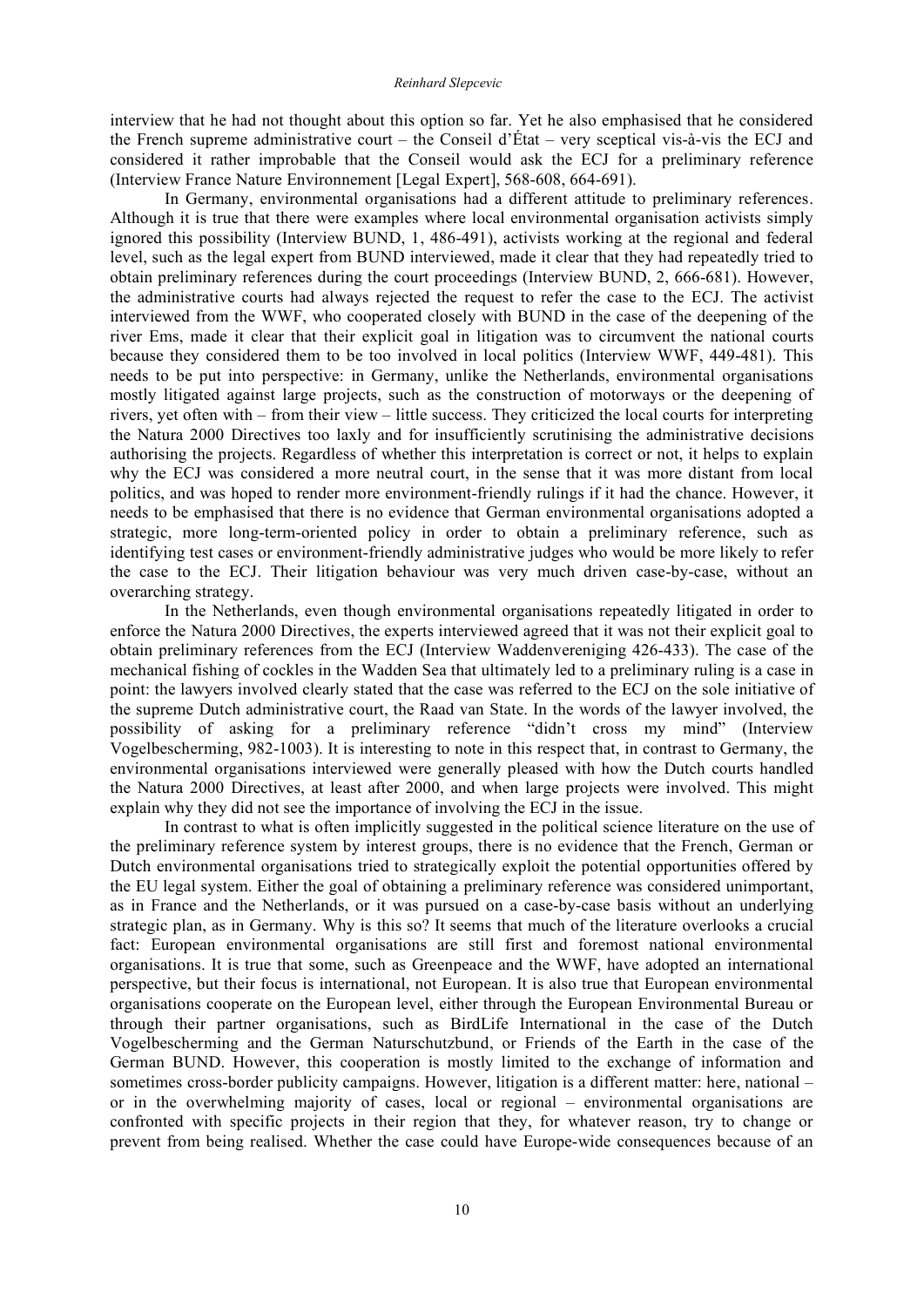interpretation given by the ECJ is simply not their main concern. The German example is telling in this respect: it was only because environmental organisations were dissatisfied with their national courts that they tried to go to the ECJ, not because of any intentional long-term litigation strategy. If their attitude to their administrative courts had been the same as that of the Dutch environmental organisations they would have been satisfied. If environmental organisations go to their courts, they do so because of one single specific project that they are unhappy with. Whether it is a national court or the ECJ that helps them to achieve their policy objective is unimportant, as long as there is at least one court that does so.

For the sake of completeness, it should be also mentioned that neither the organisational capacity of environmental organisations nor their access to the courts provide decisive explanations of how they perceive preliminary references. Seen from a probabilistic perspective, it is certainly true that smaller environmental organisations facing restrictive access to their courts are less likely to litigate in general, and consequently will be less aware of the potential of preliminary rulings. Yet this does not overcome the fact that long-term developments in ECJ jurisprudence are currently of no concern to litigating environmental organisations, regardless of whether they display a high organisational capacity and enjoy open access to their courts.

Finally, the central role of national courts for preliminary references needs to be highlighted. This is obvious to any legal scholar, but as has been mentioned above, some political scientists still downplay the independent role of the courts. In the case of Germany, several administrative court judgements deal with environment organisation requests to refer a case to the ECJ, but all were ultimately denied.<sup>17</sup> That it eventually came to a preliminary reference in April 2005<sup>18</sup> cannot be explained by environmental organisations not actively seeking an environmental reference before. They did so repeatedly, but it is simply up to the court whether or not to refer a case to the ECJ.

#### **Conclusion**

In this paper, I have discussed the use of the preliminary reference system by environmental organisations. In a first step, I have shown that if one considers the existing "environmental" preliminary references in more detail, there are little more than a dozen cases where environmental organisations were actively involved. The distribution of these cases does not follow a clear pattern that can be explained by current accounts of cross-country variation in preliminary references. Therefore, in a second step, I have examined how environmental organisations used the preliminary reference system in a concrete instance of litigation. As the Natura 2000 Directives had not been implemented correctly, French, German and Dutch environmental organisations turned to their national courts to enforce the European site protection measures. Yet notwithstanding the "conducive" starting position for obtaining preliminary references, only two cases were ultimately sent to the ECJ. On the basis of qualitative expert interviews with activists from environmental organisations actively involved in litigation, I have shown that they do not pursue a long-term-oriented strategy to obtain preliminary references. If they care about them at all, which was only the case in Germany, they do so on a case-by-case basis. I argue that this is the result of the focus of environmental organisations on their national, and particularly local and regional, environment.

There are two consequences of these findings: first, more attention should be paid to whether interest groups actually play the role that the neo-functionalist theory of European integration predicts. It is certainly true that the ECJ has had an enormous influence on the development of the EU and that it would not have been able to do so without the preliminary reference system. Yet acknowledging this does not automatically support the neo-functionalist claim that interest groups representing civil society are intentionally pushing for European integration through litigation. They certainly do pursue

 <sup>17</sup> See e.g. BVerwG, Urt. v. 24.5.1996 - <sup>4</sup> <sup>A</sup> 16.95, VGH München, Urt. v. 14.6.1996 - <sup>8</sup> <sup>A</sup> 94.40125/40129, BVerwG, Urt. v. 19.5.1998 - 4 A 9.97, BVerwG, Beschl. v. 24. 8. 2000 – 6 B 23/00, OVG Lüneburg, Urt. v. 18.11.1998 - 7 K 912/98.<br><sup>18</sup> C-244/05 [2006] Bund Naturschutz in Bayern v others, ECR I-08445.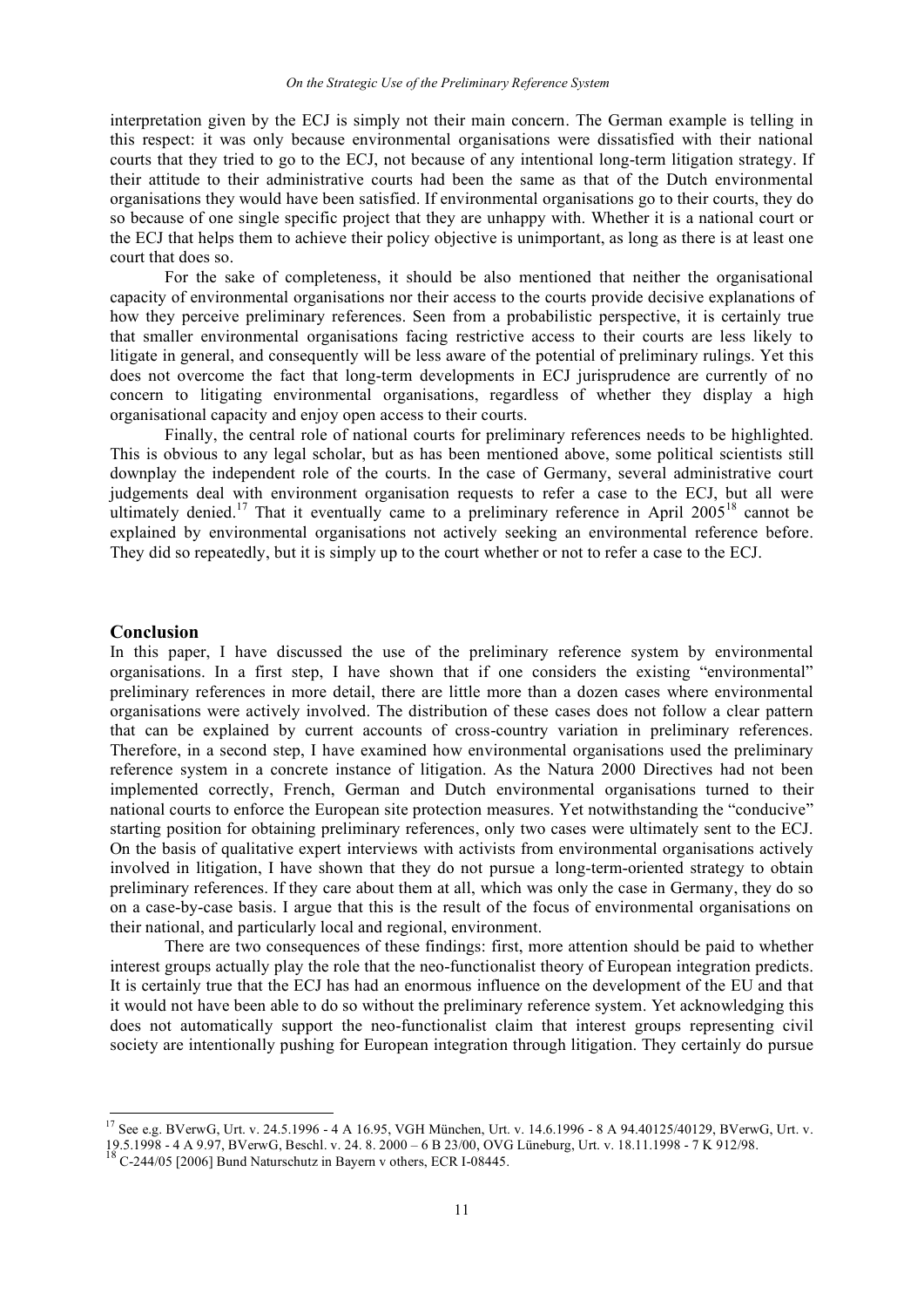their policy interests and might also use European law if it serves their purposes, but the consequences of their actions are unintended, if important, side-effects rather than the result of intentional strategies.

The second implication of the paper relates to the democratic character of the European legal system. Micklitz argues that the preliminary reference system is indeed able to constitute the main democratic foundation of the EU's legal order if, among others, "public interest groups (…) turn themselves into professionalised legal players" (Micklitz 2005: 425). In his study of public interest group litigation in the UK, he concludes that "[t]he major deficiency evident in the strategies of public interest groups is their focus on the *national* aspect of the issue. By focusing on the national issue, they overstretch the boundaries of the judge-made EC law." (Micklitz 2005: 478, emphasis in original). The results of this paper clearly show that French, German and Dutch environmental organisations are still far from achieving this goal. Not only their focus, but their whole motivation to litigate is defined nationally. If they pursue their policy objectives through litigation, they do not care which court helps them to achieve their goals, as long as one does. More research in different policy areas and countries is certainly necessary, but existing evidence supports a rather pessimistic perspective.

*Reinhard Slepcevic Max Weber Programme, 2008-2009*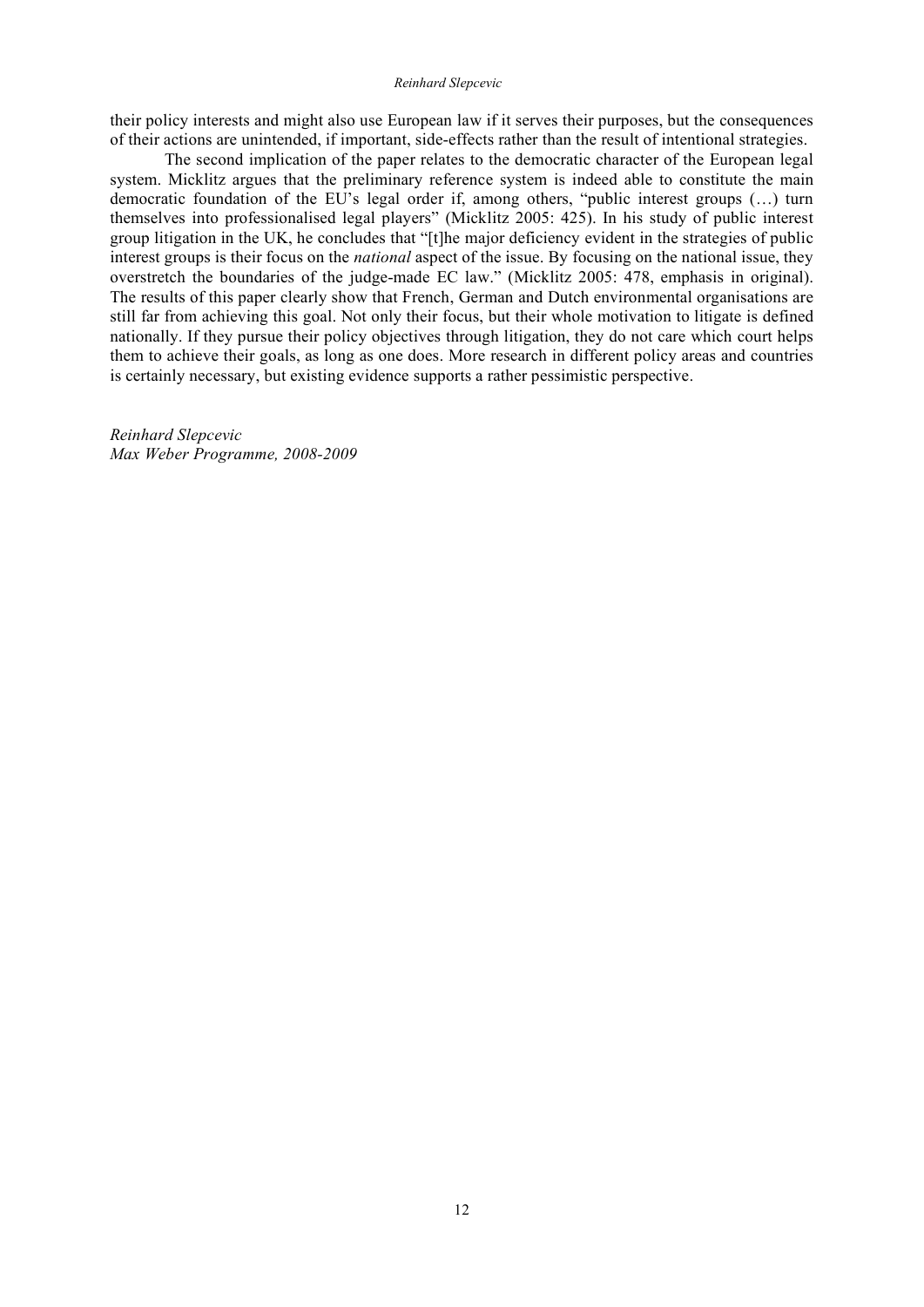## **Bibliography**

Alter, K. J. (2000) 'The European Union's Legal System and Domestic Policy: Spillover or Backlash?' *International Organization* 54(3): 489-518.

Alter, K. J. and Vargas, J. (2000) 'Explaining Variation in the Use of European Litigation Strategies: European Community Law and British Gender Equality Policy', *Comparative Political Studies* 33(4): 452-82.

Backes, C. W. (2002) 'Netherlands', in: J. Ebbesson (ed.) *Access to Justice in Environmental Matters in the EU,* The Hague/London/Boston: Kluwer Law International, pp 379-98.

Börzel, T. A. (2003) *Environmental Leaders and Laggards in Europe: Why there is (not) a 'Southern Problem'*, Aldershot: Ashgate.

Burley, A.-M. and Mattli, W. (1993) 'Europe before the Court: A Political Theory of Legal Integration', *International Organization* 47: 41-76.

Chalmers, D. (2000) 'The Positioning of EU Judicial Politics within the United Kingdom', *West European Politics* 23(4): 169-210.

Cichowski, R. A. (1998) 'Integrating the environment: the European Court and the construction of supranational policy', *Journal of European Public Policy* 5(3): 387-405.

Cichowski, R. A. (2007) *The European Court and Civil Society*, Cambridge: Cambridge University Press.

Craig, P. and De Búrca, G. (2003) *EU Law*, Oxford: Oxford University Press.

Dalton, R. J. (1994) *The Green Rainbow: Environmental Groups in Western Europe*, New Haven/London: Yale University Press.

Davies, P. G. G. (2004) *European Union Environmental Law: An Introduction to Key Selected Issues*, Aldershot: Ashgate.

de la Mare, T. (1999) 'Article 177 in Social and Political Context', in: P. Craig and G. de Búrca (eds.) *The Evolution of EU Law,* Oxford: Oxford University Press, pp 215-60.

de Sadeleer, N., Roller, G. and Dross, M. (2005) *Access to Justice in Environmental Matters and the Role of NGOs*, Groningen: European Law Publishing.

Ebbesson, J. (ed.) (2002) *Access to Justice in Environmental Matters in the EU*, The Hague/London/Boston: Kluwer Law International.

European Commission (1993): 'Second report on the application of Directive No 79/409/EEC on the conservation of wild birds' (Brussels: European Commission).

European Commission (2003): 'Report from the Commission on the implementation of the Directive 92/43/EEC on the conservation of natural habitats and of wild fauna and flora' (Brussels: European Commission)

(http://ec.europa.eu/environment/nature/nature\_conservation/monitor\_indic\_reporting/monitoring\_and reporting/habitats/pdf/art\_17/memberstates\_summary\_en.pdf).

European Commission (2007a) *Natura 2000 Barometer: Sites of Community Importance (Update of June 2007)* [Accessed on: 2007-09-02

(http://ec.europa.eu/environment/nature/nature\_conservation/useful\_info/barometer/pdf/sci.pdf).

European Commission (2007b) *Natura 2000 Barometer: Special Protection Areas (Update of 30 June 2007)* [Accessed on: 2007-09-02

(http://ec.europa.eu/environment/nature/nature\_conservation/useful\_info/barometer/pdf/spa.pdf).

Fligstein, N. and Stone Sweet, A. (2002) 'Constructing Polities and Markets: An Institutionalist Account of European Integration', *American Journal of Sociology* 107(5): 1206-43.

Freestone, D. (1996) 'The Enforcement of the Wild Birds Directive: A Case Study', in: H. Somsen (ed.) *Protecting the European Environment: Enforcing EC Environmental Law,* London: Blackstone Press, pp 229-50.

Gerring, J. (2007) *Case Study Research*, Cambridge: Cambridge University Press.

Golub, J. (1996) 'The Politics of Judicial Discretion: Rethinking the Interaction between National Courts and the European Court of Justice', *West European Politics* 19(2): 360-86.

Haas, E. B. (1968) *The Uniting of Europe*, Stanford: Stanford University Press.